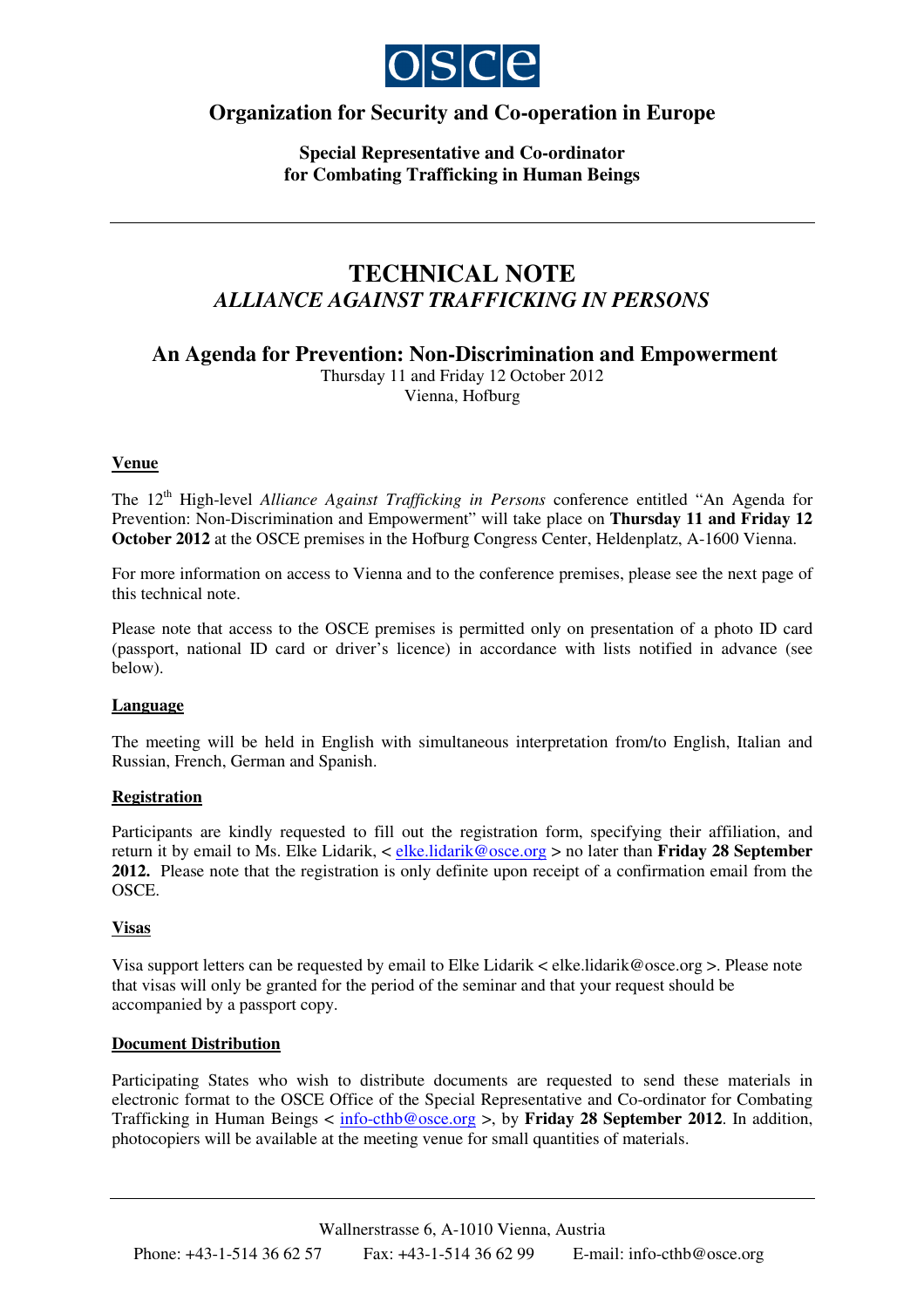# **Contact for General Questions**

Ms. Claire Jessel Tel: +43-1-51436 6256 Fax: +43-1-51436 6299 < info-cthb@osce.org >

#### **Shipments**

**Shipments** of materials for distribution, in particular those sent from outside the EU, **may be delayed by Customs**. Therefore, please e-mail or fax full details (AWB, proforma invoice with details of contents etc.) to the OSCE Office of the Special Representative and Co-ordinator for Combating Trafficking in Human Beings as soon as the shipment is ready for dispatch so that customs clearance, if required, may be requested in advance. This applies whether the parcel is sent by postal services or by courier.

As the OSCE Congress Centre is unable to hold materials for more than several days prior to events, shipments will only be accepted **between Thursday 27 September 2012 and Wednesday 10 October 2012**. They should be addressed as follows:

OSCE Vienna Documents Distribution Ref: Alliance against Trafficking in Persons / 11-12 October 2012 (Neuer Saal) Kongresszentrum Hofburg, Heldenplatz A-1600 Vienna Austria

#### **Conference Venue: OSCE Congress Centre, Hofburg, Heldenplatz, Vienna**

This is a short walk from U3 Herrengasse and U3/U1 Stephansplatz. When you reach Heldenplatz, the Congress Centre entrance is to your left (look for the flags).

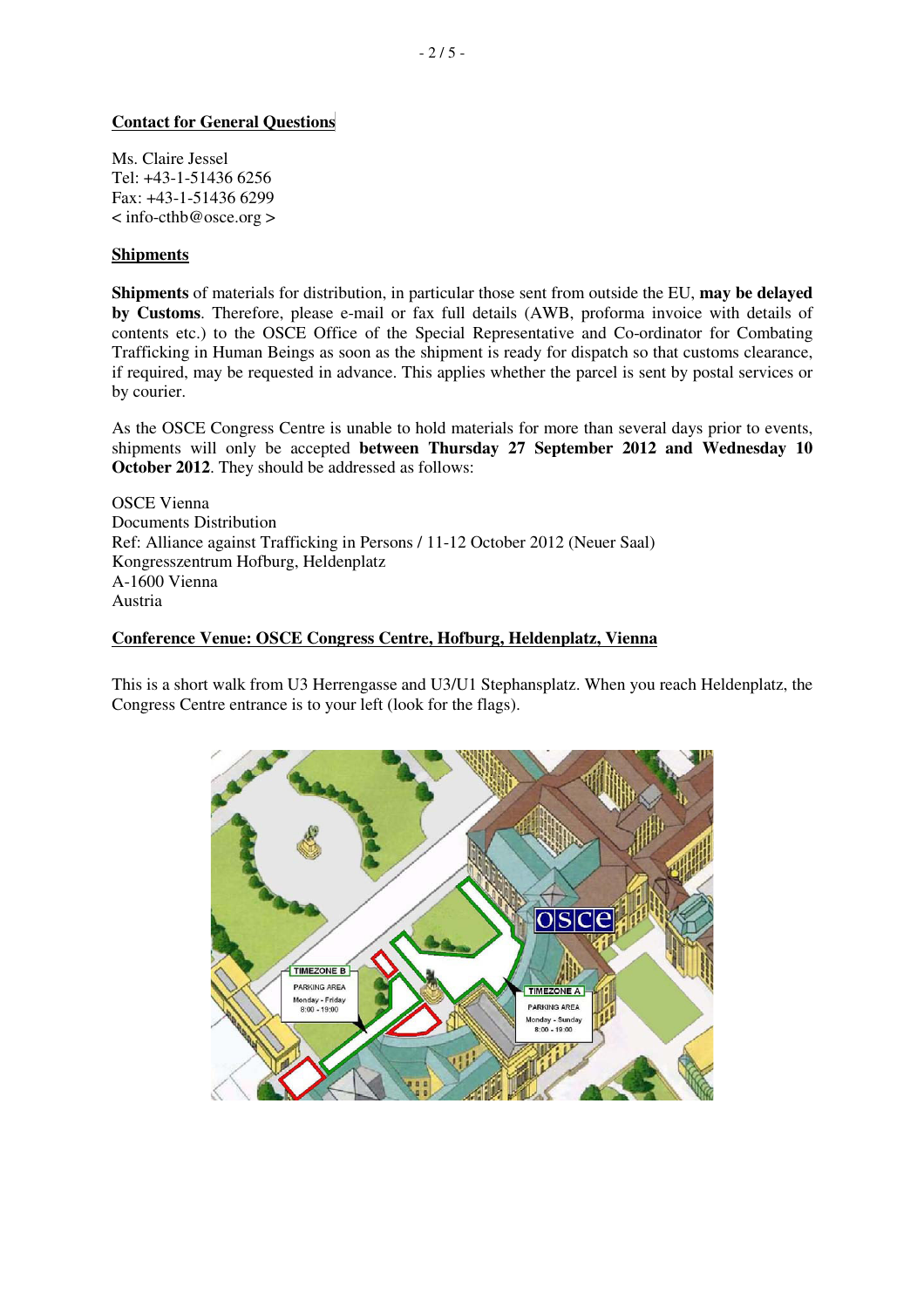# **Reaching Vienna Centre from the Airport:**

Further information on the transfers Vienna Airport – Vienna City can be found on http://www.viennaairport.com.

# **Taxis:**

A pick up at the airport can be booked in advance at a more moderate price from the companies:

- C&K (Tel: +43 1 44444 price:  $\epsilon$  32 one way)
- Airport Drivers (Tel:  $+43$  1 22 82 250 price:  $\epsilon$  32 one way)
- Airport Taxi Schwechat (http://www.airporttaxi-wien.at/en\_aptaxi.php price:  $\epsilon$  28 one way)

Should you take a taxi from the stands at the airport exit, the price will be the one indicated on the counter plus an additional airport taxi fee.

#### **Trains:**

a) City Airport Train (CAT) – to Vienna "Wien-Mitte" – Landstraße/Hauptstraße with access to the Underground (U-Bahn Lines 3 and 4) and taxis: http://www.cityairporttrain.com Price:  $\epsilon$  11 one way;  $\epsilon$  17 return - Trip: 16 min. non-stop. Schedule: every ½ hour OR b) Schnellbahn (S1, S2 or S7) – to Vienna "Wien-Mitte-Landstraße/Hauptstraße" with direct access to the Underground (U-Bahn Lines 3 and 4) and taxis: http://www.schnellbahn-wien.at/netz/s7.htm Price:  $\epsilon$  4 one way – Trip: 28 min. Schedule: every ½ hour

# **Bus Services Vienna Airport Lines (2 lines):**

Price : $\epsilon$  8 one way;  $\epsilon$  13 return - Trip: 20-40 min. Busses go either to Morzinplatz/Schwedenplatz or to Südbahnhof/Westbahnhof (both having access to the Underground). Please check before taking the bus. Schedule: every ½ hour http://www.postbus.at/en/Airportbus/Vienna\_AirportLines/index.jsp – Tel: +43 (1) 7007-32300

# **Travel Arrangements**

Participants are requested to arrange individually for their travel, accommodation, transport, etc. You may find the following list of hotels useful. All costs related to the participation in this event must be covered by the participants or their agencies.

# We **s t r o n g l y recommend** that **hotel and travel bookings** are made **as quickly as possible**.

**Suggested Hotels & Guesthouses in Vienna**

**Please mention the OSCE when you request and confirm your reservation for possible preferential rates.**

Hotel Bristol\*\*\*\*\* Kärntner Ring 1 1010 Vienna Tel: +43-1-515160 Fax: +43-1-51516-550 www.westin.com/bristol reservations.bristolvienna@westin.com

Hotel Marriott\*\*\*\*\* Parkring 12a 1010 Vienna Tel: +43-1-515 18-53 Fax: +43-1-515 18 6736 Res.code: OSXC, Pref. number: 036545 vienna.marriott.info@marriotthotels.com

K+K Hotel Maria Theresia\*\*\*\* Kirchberggasse 6 1070 Vienna Tel: +43-1-521 23 135 Fax: +43-1-521 23 70 www.kkhotels.com kk.maria.theresia@kuk.at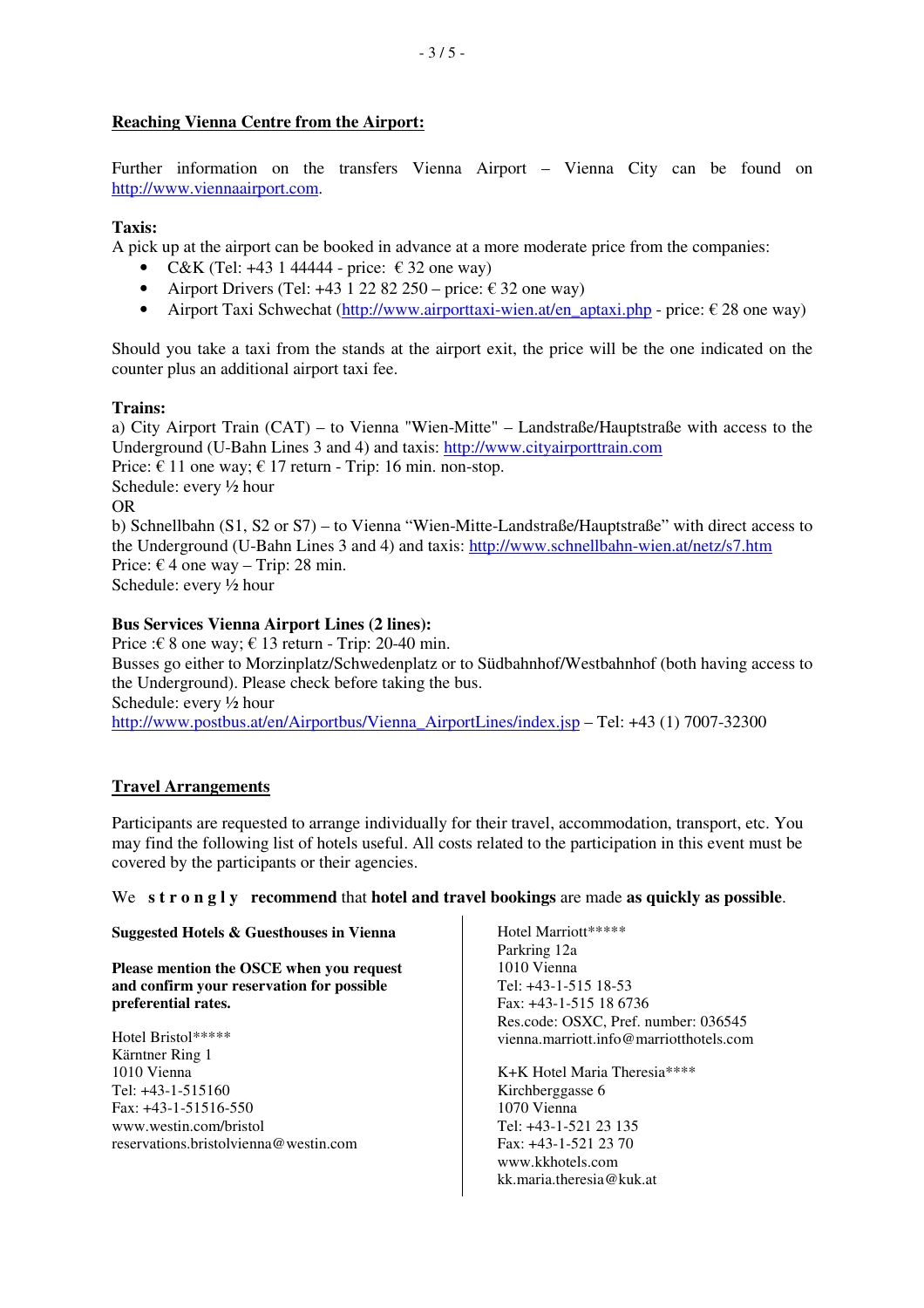K+K Palais Hotel\*\*\*\* Rudolfsplatz 11 1010 Vienna Tel: +43-1-533 13 53 Fax: +43-1-533 13 53-70 www.kkhotels.com kk.palais.hotel@kuk.at

Hotel am Parkring\*\*\*\* Parkring 12 1010 Vienna Tel: +43-1-514800 Fax: +43-1-5148040 www.schickhotels.com/pages/parkring/start\_parkring\_hotel\_e. html

Hotel Mercure Wien Zentrum\*\*\*\* Fleischmarkt 1 1010 Vienna Tel: +43-1-534 600 Fax: +43-1-534 60 232 www.accorhotels.com/mercure\_wien\_zentrum.htm H0781@accor.com

Hotel Mailbergerhof\*\*\*\* Annagasse 7 1010 Vienna Tel: +43-1-512 06 41 Fax: +43-1-512 06 41 10 www.mailbergerhof.at reception@mailbergerhof.at

Hotel Intercontinental Johannesgasse 28 1037 Vienna Tel: 43-1-711 220 Fax: +43-1-713 44 89 / 711 22 62 vienna@interconti.com

Hotel Wandl\*\*\* Petersplatz 9 1010 Vienna Tel: +43-1-534 550 Fax: +43-1-534 55 77 www.hotel-wandl.com reservation@hotel-wandl.com

Hotel Post\*\*\* Fleischmarkt 24 1010 Vienna Tel: +43-1-515 83 0 Fax: +43-1-515 83 808 www.hotel-post-wien.at office@hotel-post-wien-at

Starlight Suite Hotel Am Salzgries 12 1010 Vienna Tel: +43-1-535 92 22 Fax: +43-1-535 92 22-11 www.starlighthotels.com reservations@starlighthotels.com

Hotel Kärntnerhof\*\*\* Grashofgasse 4 1011 Vienna Tel: +43-1-512 19 23 Fax: +43-1-513 22 28/33 www.karntnerhof.com karntnerhof@netway.at

Hotel Schweizerhof Bauernmarkt 22 1010 Vienna Tel: +43-1-533 19 31/32 Fax: +43-1-533 02 14 www.schweizerhof.at office@schweizerhof.at

Suite Hotel Mariahilfer Straße 32-34 1070 Vienna Tel: +43-1-521 72-0 Fax: +43-1-521 72-15

NH Wien Mariahilfer Strasse 32-34 1070 Vienna Tel: +43 1 52172 165 Fax: +43 1 52172 15 www.nh-hotels.com

Pension (Guesthouse) Pertschy\*\*\*\* Habsburgergasse 5 1010 Vienna Tel: +43-1-534 49 0 Fax: +43-1-534 49 49 http://www.pertschy.com/ pertschy@pertschy.com

Hotel Congress\*\*\* Wiedner Gürtel 34 1040 Vienna Tel: +43-1-505 55 060

K & T Boardinghouse (Modest) Mariahilfer Str. 72/18 1070 Vienna http://www.kaled.at/ Tel: +43-1-523 29 89

Hotel-Pension Haydn Mariahilfer Strasse 57-59 1060 Vienna, Tel: +43-1-587 4414-0 Fax: +43-1-586 1950 Email: info@haydn-hotel.at http://www.haydn-hotel.at/